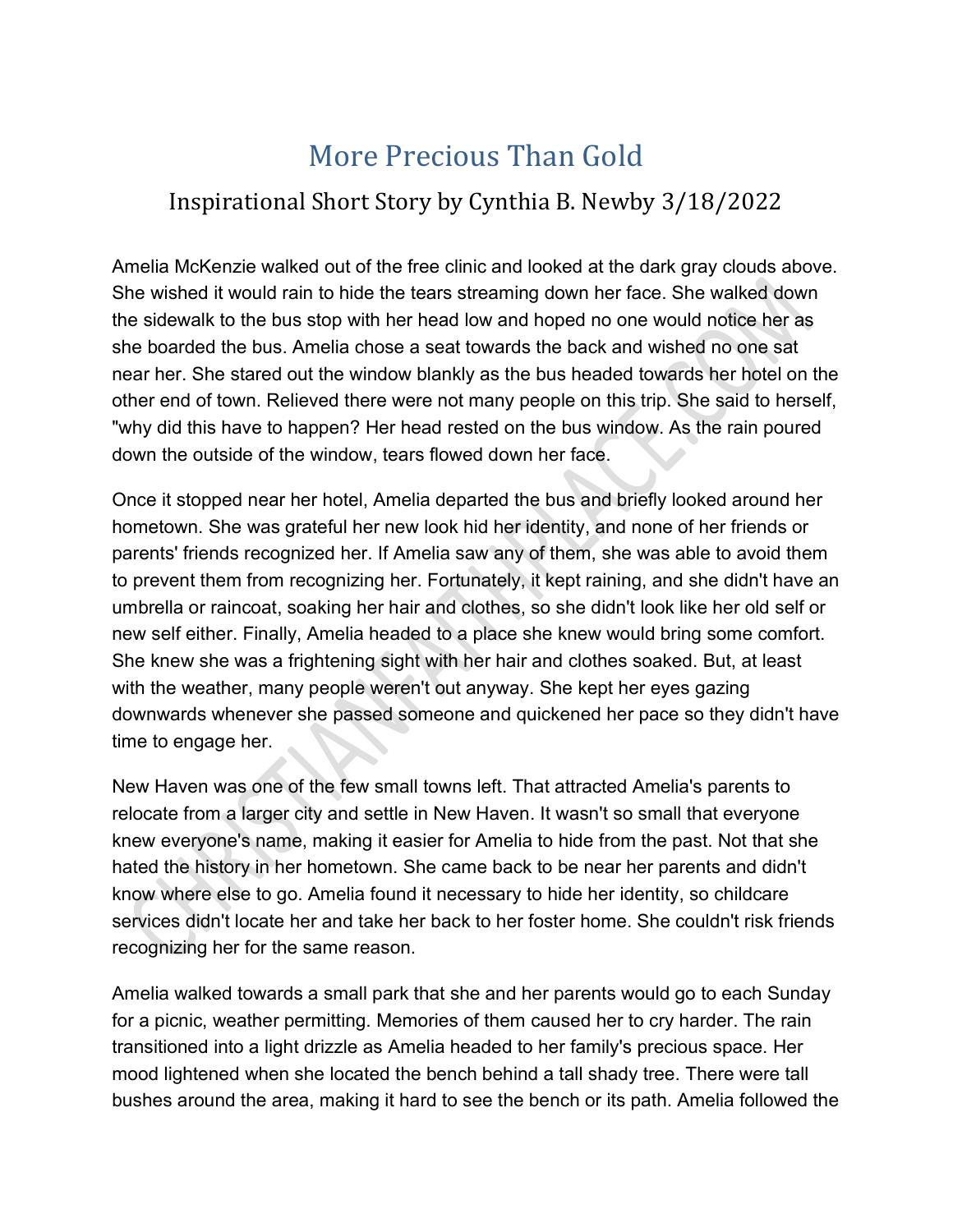short narrow path to her safe haven and sat on the left side of the bench under the tree. She would usually be on the ground on a blanket or sitting between her parents on the bench. It didn't seem right to sit in the middle of the bench now, which is why she sat to one side. She didn't feel entirely alone. She didn't even care that the bench was wet since she was too.

She remembered her mom saying God made the area just for the three of them. They liked the seclusion of it. The 3 of them enjoyed feeling like they were in their own little paradise. The area was mostly grass and wildflowers and dirt only around the riverbank. Amelia smiled with memories of her dad teaching her to skip rocks and fish. The sound of the river, gentle breezes, and birds singing made it easy to drift off to sleep for a Sunday nap after eating their picnic lunch. Her mom enjoyed reading, and sometimes she would share stories from her books. All of them seemed to have a reference to God in them. Her parents loved God. Amelia did, too but not anymore. Amelia softly whispered, "I wish you were both here now. I miss you both so much. This never would have happened if you were still here. God let you both die and leave me alone. I hate God for taking you away from me and not protecting me."

She looked up at the gray sky and started to talk to God.

"God, I know my parents loved you. I did at one time too. What have I done for you to allow all this bad stuff to happen to me? I remember everyone at church, including my parents, saying you are good. You are always there. You never leave or bring harm to us. You want only the best for us. Your love is unconditional. If this is true, how is letting my parents die being good? How is allowing me to endure abuse from the foster family the best for me? Why didn't you watch over me and protect me from this? If you loved me as much as I've been told you do, I wouldn't be alone with no place to call home. I'm only fourteen. I'm not able to face this alone. I'm not sure why I'm even talking to you now. I hate you now for allowing this to happen to me."

Amelia's thoughts ended when she heard a lady singing.

It was faint but gradually grew louder. Amelia remembered the song. It had to be at church as it was clearly a hymn. The lady's voice was captivating. If there were angels, Amelia wondered if they sounded like her. Definitely a choir voice. The lady approached Amelia's sanctuary, and Amelia heard the words clearly,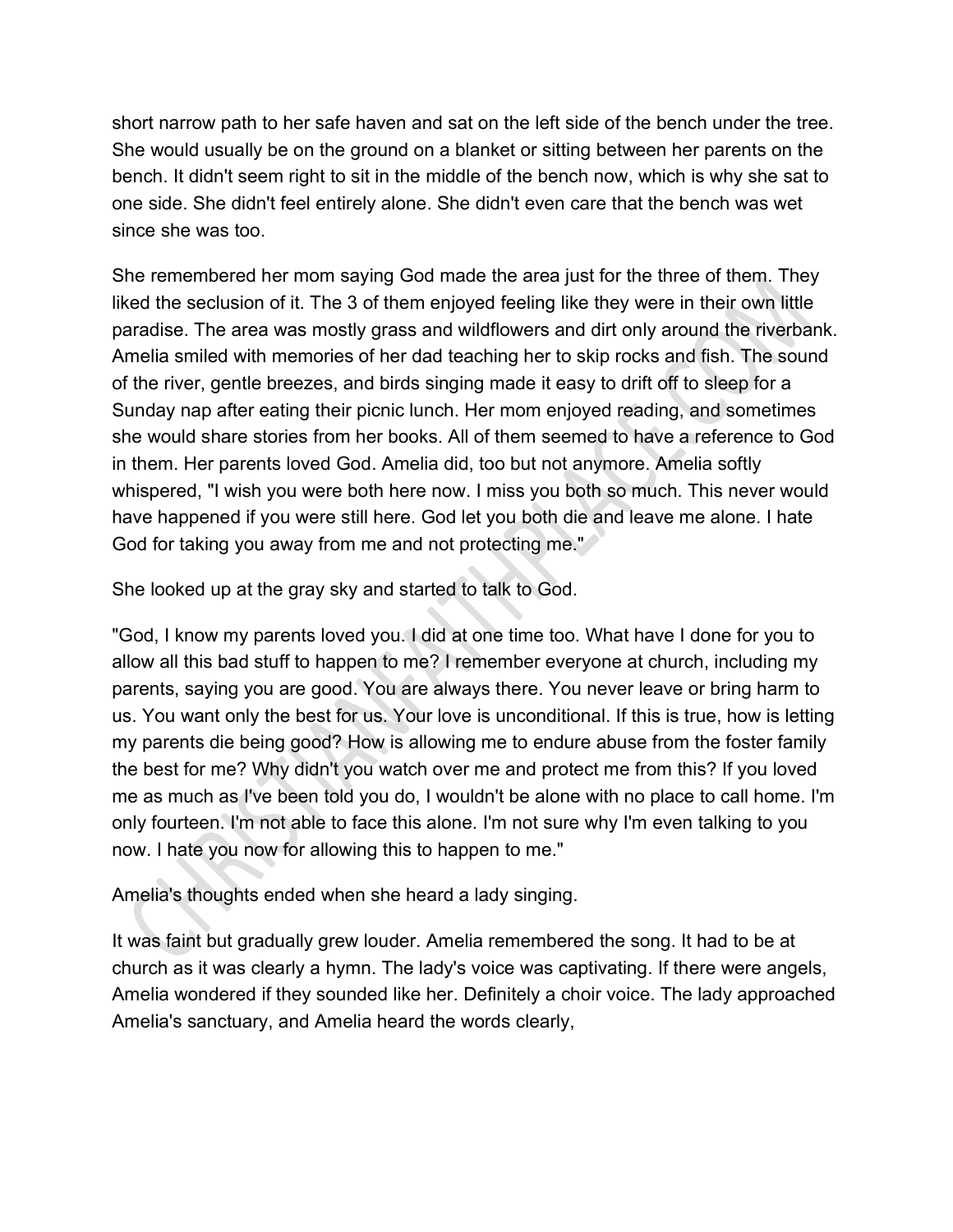"Are we weak and heavy-laden,

Cumbered with a load of care?

Precious Savior, still our refuge—

Take it to the Lord in prayer.

Do thy friends despise, forsake thee?

Take it to the Lord in prayer!

In His arms, He'll take and shield thee,

Thou wilt find a solace there."

Her words tapered off at the last verse, and she prayed. "Lord, I love you. I praise you for who You are. Thank you for this wonderful, beautiful day! Put your arms around those carrying a heavy burden and let them know you care. In Jesus' Name, Amen"

While Amelia watched her, the lady spoke without looking towards Amelia. "Child, I see you found the best area of this park. I, too, enjoy the serenity here." She then smiled at Amelia" Would you be bothered by me joining you on the other end of that bench?

Amelia was intrigued by the lady. She was African American and a bit on the heavy side, and she felt the lady was a grandmother with her demeanor and appearance. She was wearing a long dark purple dress with a gold belt and holding a brimmed hat in her hands that were the opposite colors of her dress. The hat was golden with a dark band of purple.

Amelia didn't know much about fashion, but she wasn't sure this was a good combination. Gray was sprinkled through the ladies' black hair. It reminded Amelia of snowflakes that had fallen on her mom's hair when they went out to enjoy the snowy winter days. Her face was one of those friendly faces, smiling and engaging. Looking into her eyes, Amelia felt a warmth she hadn't felt in a long time. Amelia gazed back towards the river and said flatly, "Do what you want. The bench is still wet from the rain." The rain had stopped, but everything was glistening from raindrops which added more to the ambiance.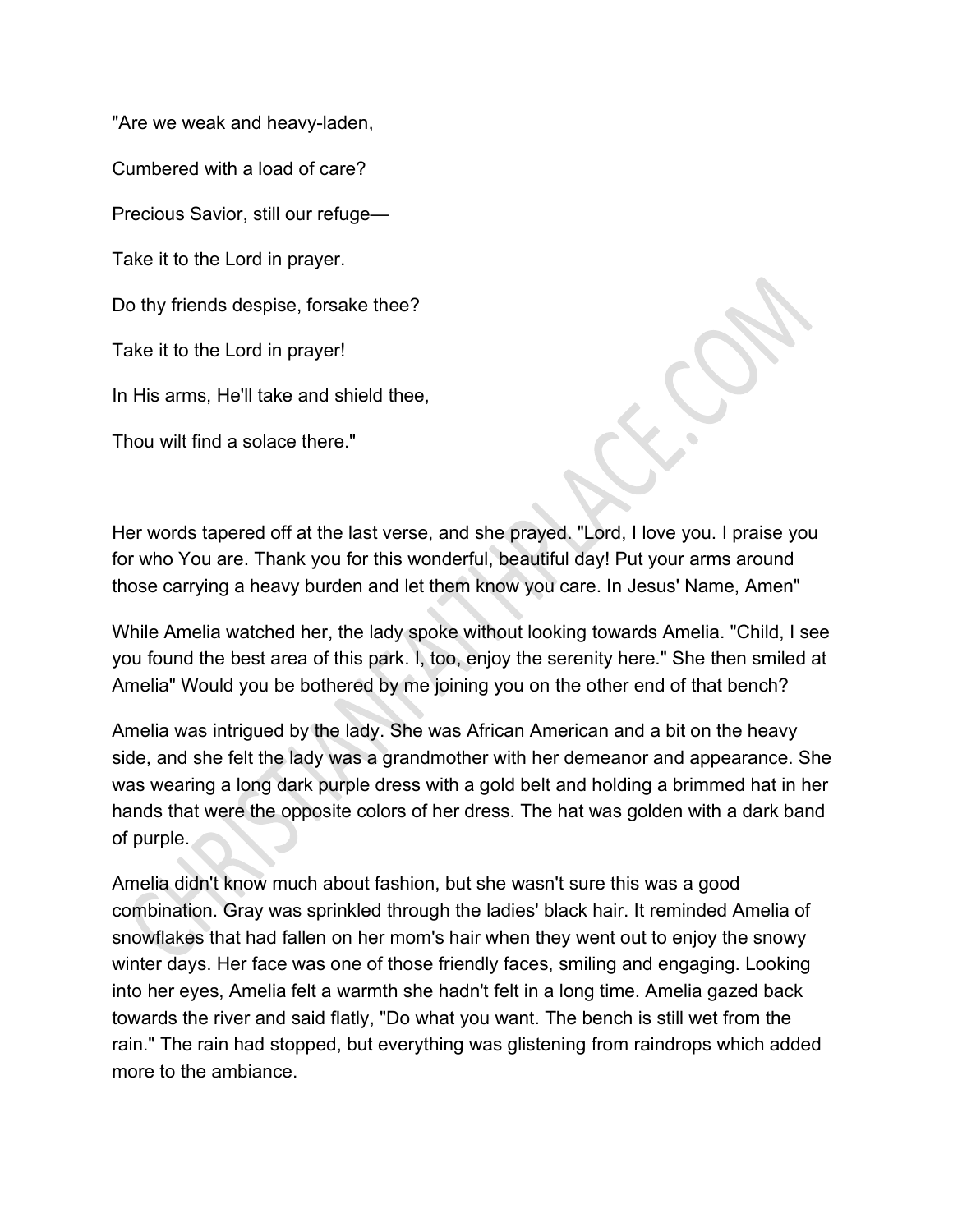The lady sat beside her and said, "I don't reckon a wet seat will bother me if it hasn't bothered you. I'm Millie, and who might you be, child?" Without looking at Millie, "Amelia."

"Nice to meet you, Amelia. That's a beautiful name". Still not looking at Millie and without emotion, Amelia replied, "Nice to meet you too."

The two sat in silence for a while, and Amelia appreciated Millie not asking her any more questions. After a few moments, Amelia decided to ask Millie a question about her prayer. She turned to look at Millie, who was smiling but with her eyes closed. Amelia didn't know if she was sleeping, praying, or meditating. Millie surprised her by whispering, "I was enjoying the sounds of God's creations." Millie opened her eyes to look at Amelia. Amelia gasped in awe when she looked into Millie's eyes. She couldn't tell much when Millie was standing and looking at her from the other side of the bushes. Amelia was close enough now to see every detail of Millie's face. "You have the clearest bluest eyes I have ever seen. So very pretty".

"Why, thank you, young lady." "You have a beauty inside you that's begging to come out if only you would let it. Do you have something you wanted to say, Amelia?"

"Yes, I have a question. I heard you thank God for a beautiful, wonderful day. What is so beautiful about it? Today, it's been dark and stormy, and the clouds are still gloomy. The rain has finally stopped, but it's still not beautiful to me."

"My child, it is all in what you choose to see. You are correct that the sky is now gray, but is it really? Is not the blue sky and sun still there? The sun has not left, and neither has the clear blue sky. You focus on the clouds and the storm while I focus on the sun that never quits shining, even at night. We can choose to see the darkness or to see the light."

Amelia was fascinated by Millie's eyes and words and hadn't noticed the sky above her. Millie looked up. "See there, child. The sun is still shining, and not only that but there is also a rainbow. Do you know why God sends a rainbow?" Amelia remembered her Sunday school lessons and stories her mom would share. "Isn't it a promise? Something about never bringing a flood to destroy people again."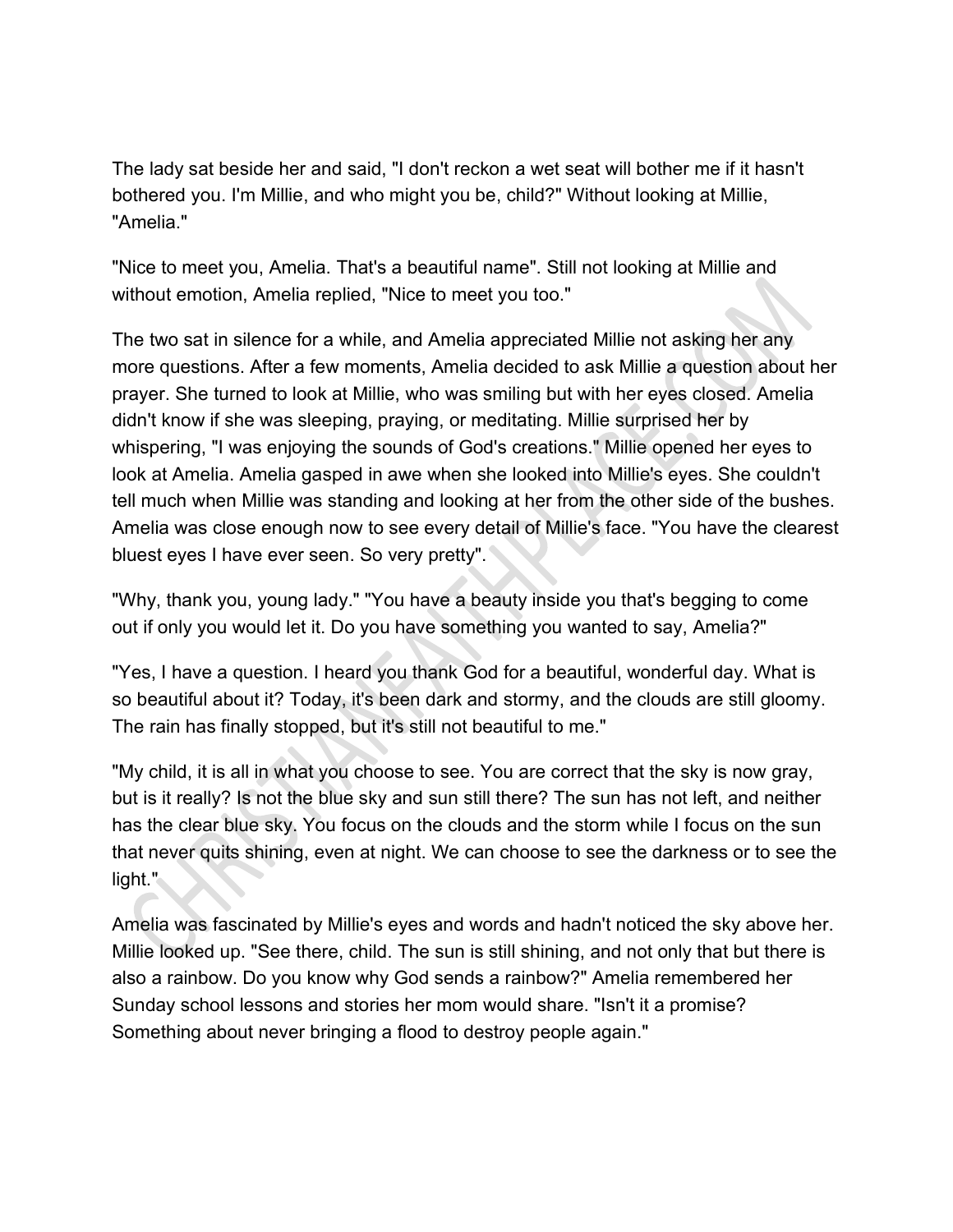"You remember correctly, but it is also a sign of a new beginning."

Amelia thought to herself, "Yeah, right, a new beginning. But, if this is a new beginning, I want no part of it."

Amelia looked at the rainbow and remembered the pot of gold at the end of the rainbow story. She'd rather have a pot of gold than face this new beginning. Amelia found herself trying to find the end of this one. As she followed it, it seemed to end at her. She shook her head and told herself it was a combination of hunger, tiredness, and stress, causing



her to see what was not there.

"Amelia, never doubt that you are precious to God the Father. He created you for Him to love and for you to love Him. You're more precious to God than a pot of gold at the end of the rainbow." She winked at Amelia after that comment. Tears welled up in Amelia's eyes, and she said, "I can't believe that now, Millie." She paused before saying softly, "I

hate God now." Then, surprisingly, Millie said, 'That's ok, my precious one, God can take it. He knows you're hurting right now, and He also knows your heart doesn't mean that. "Yes, I do mean it, Millie!"

Millie calmly replied, "Your feelings and mind are telling you that, but trust me, all of this will pass, and you will experience the love of Jesus Christ again."

Rather than argue or explain more, Amelia said nothing and turned her gaze back to the flowing river.

Millie broke the silence by saying, "I don't know about you, child, but my tummy is begging for some vittles. Would you like to join me at the coffee shop next door? My treat. I think we're both dry enough to be presentable in public now."

Amelia wasn't too keen on the idea of being in public. However, she did like having Millie around. There was comfort from not being alone. She accepted the offer. When Millie stood up, she put her hat on and the way she placed it on her head, tilted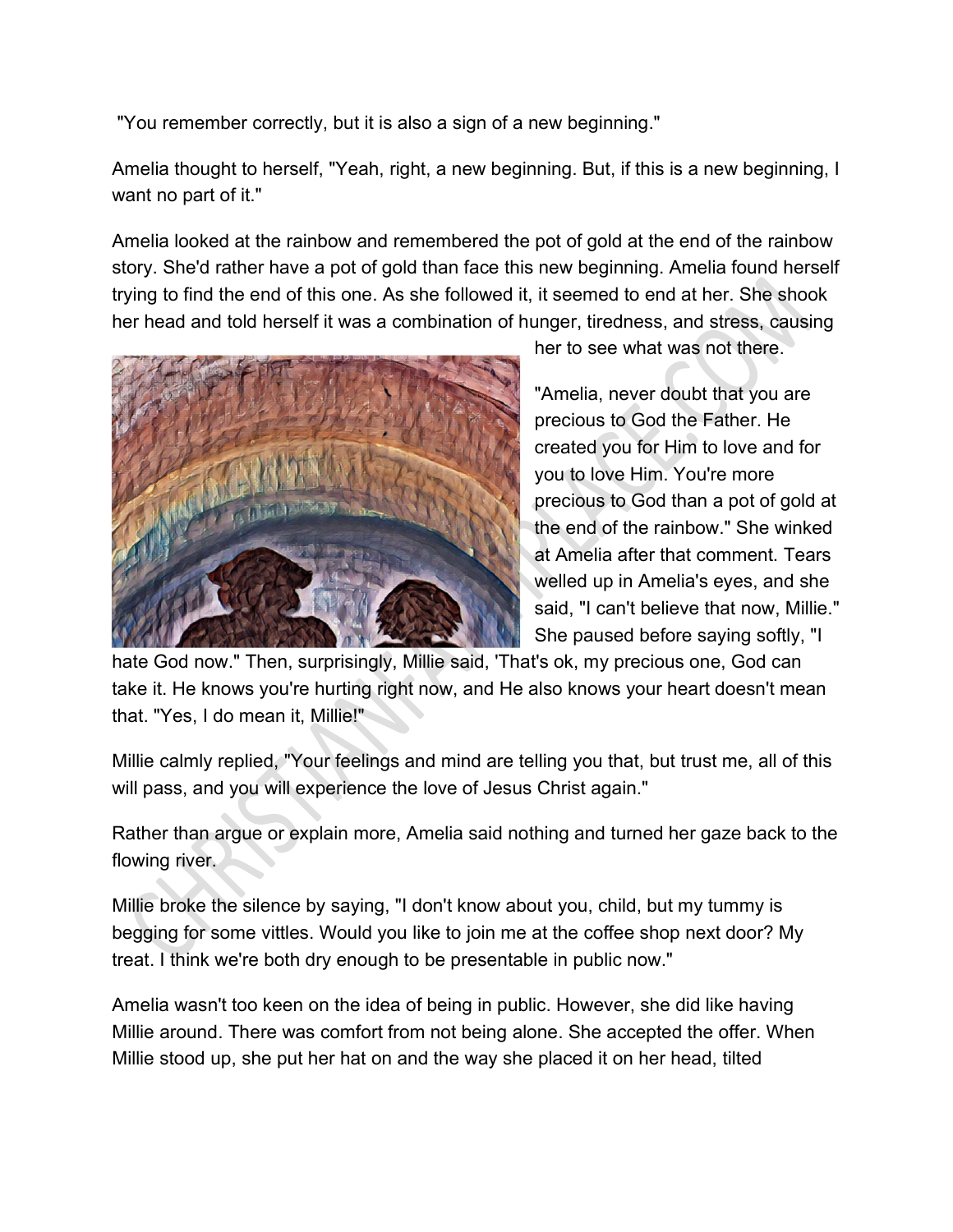backward, and the sun shone behind her, reminding Amelia of a halo she'd seen in pictures of angels. Hers was glowing a light shade of purple.

On the way to "Cove Coffee," she looked at Millie and said, "I'm fourteen and not a child."

"Child, it makes no difference to our heavenly Father. We are all children to Him. I don't believe you're adult enough to carry what is burdening you." Amelia didn't ask her to stop calling her "child" as she was right. She's not old enough for what she's facing by herself. The two walked silently to the coffee shop. The only sound between them was Millie's humming a hymn that she couldn't recall the words but knew it was "Showers of Blessing." Her humming was calming to Amelia. While the two ate, Amelia was amazed at how many people stopped to talk with Millie. It was entertaining, too, as she listened and watched how she interacted with everyone.

When things quieted down in the coffee shop, Millie said, "You know what, child? I don't know one of the people who took time to talk with me!" She started laughing, and she had a very contagious laugh that Amelia found herself smiling with her. When Millie saw her smiling, she said, "Well, I see there's hope for you yet." She winked at Amelia and told her she had a beautiful smile.

The noise and activity inside "Cove Coffee" settled down. Finally, Amelia decided to confide in Millie.

Not wanting Millie to see her cry as she knew she would in explaining everything, she lowered her head and started to speak to Millie in a wavering voice, "Millie, my parents are dead. They were killed in a head-on collision about three months ago. I was staying at a friend's house while they were away. Mommy called me and said they were about an hour away and would be home soon. It was dark out and raining, but I headed home anyway. It was a short walk, and I only had a few more minutes to wait for my parents. An hour passed, and they weren't home. A police officer knocked on the door and told me that my parents didn't survive a head-on collision. He explained there was nothing my father could do. A drunk driver was speeding on the wrong side of the road with no lights on. When daddy saw the car heading towards them, there was not enough time for him to avoid it. He tried by swerving, but that caused their car to hydroplane on the wet road right over a steep embankment where the car flipped over several times." Tears started again, but she continued."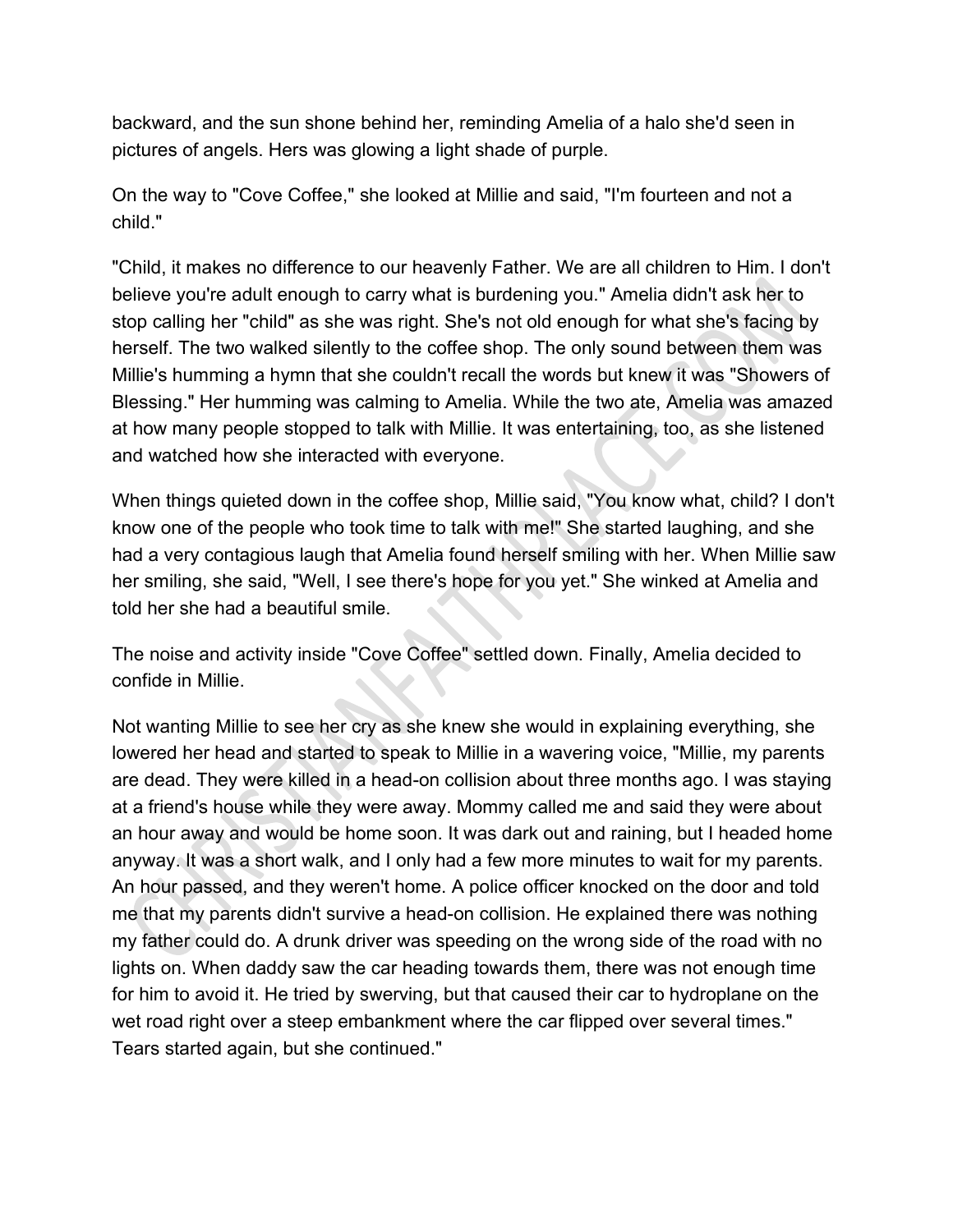"With no known family, I was sent to a foster family until my parent's lawyer obtained a copy of their will to see if any guardians were named. Unfortunately, the only foster family available at the time to take in a teen was about 2 hours away from here"…. she hesitated a few seconds before continuing. She appreciated Millie listening and not saying a word even when she couldn't look at Millie. The only reaction from Millie was her taking Amelia's hand into both of hers. This gave Amelia the strength to continue. "Not long after moving in with the foster family, while the wife was out for a monthly "Ladies Only Night". The husband, drunk as usual but seemed more drunk that night, forced himself on me. Once he left me, he went to their bedroom and passed out. I had to get out before his wife got home. I knew she was the type to accuse me of lying. I had retrieved our family emergency cash that my parents kept hidden at home before I was forced to move in with the foster parents. I knew it was enough to sustain me for a few months. I kept it hidden in a secret compartment of my suitcase". I left and bought a bus ticket to a city outside of New Haven.

I spent the rest of the night in a hotel under a fake name. No ID was needed when paying in cash. The next day I changed my look by cutting my hair short, dying it black to cover up the blonde, and changing my wardrobe style. I didn't want to report the foster parents or what happened. I've seen on tv shows and in movies how they treat women that have been sexually attacked. I didn't want to go through all of that. I just wanted to forget it ever happened. Once I had my new look and a new wardrobe, I headed here, my hometown, to be closer to my parents. This morning, I went to the free clinic because I have been sick to my stomach. Amanda began shaking and crying hard, remembering that night and its result. Not sure if Millie could hear her clearly through her weeping. "Millie, I'm pregnant." Amelia kept her head lowered through the entire story and didn't look up at Millie until she finished the news. She still had tears in her eyes as she looked at Millie to see how she reacted to her story.

Millie had the look of understanding, concern, and genuine compassion. Still holding Amelia's hand in hers and slightly caressing both sides, Millie asked, "May I pray with you, child"? Amelia never had anyone pray with her before. She wasn't sure she wanted prayer as what good would it do? Millie said, "It's ok if you don't believe in prayer or that God cares about you. Considering what you have been through and facing, it is understandable for you to be angry. I do not believe you hate God as much as you say. You are mad at Him for life not going the way you wanted. I still want to pray with and for you. May I begin?" Amelia nodded. The prayer wasn't long, but a lot was conveyed for Amelia to God. After the prayer, Amelia wasn't sure what to say other than thank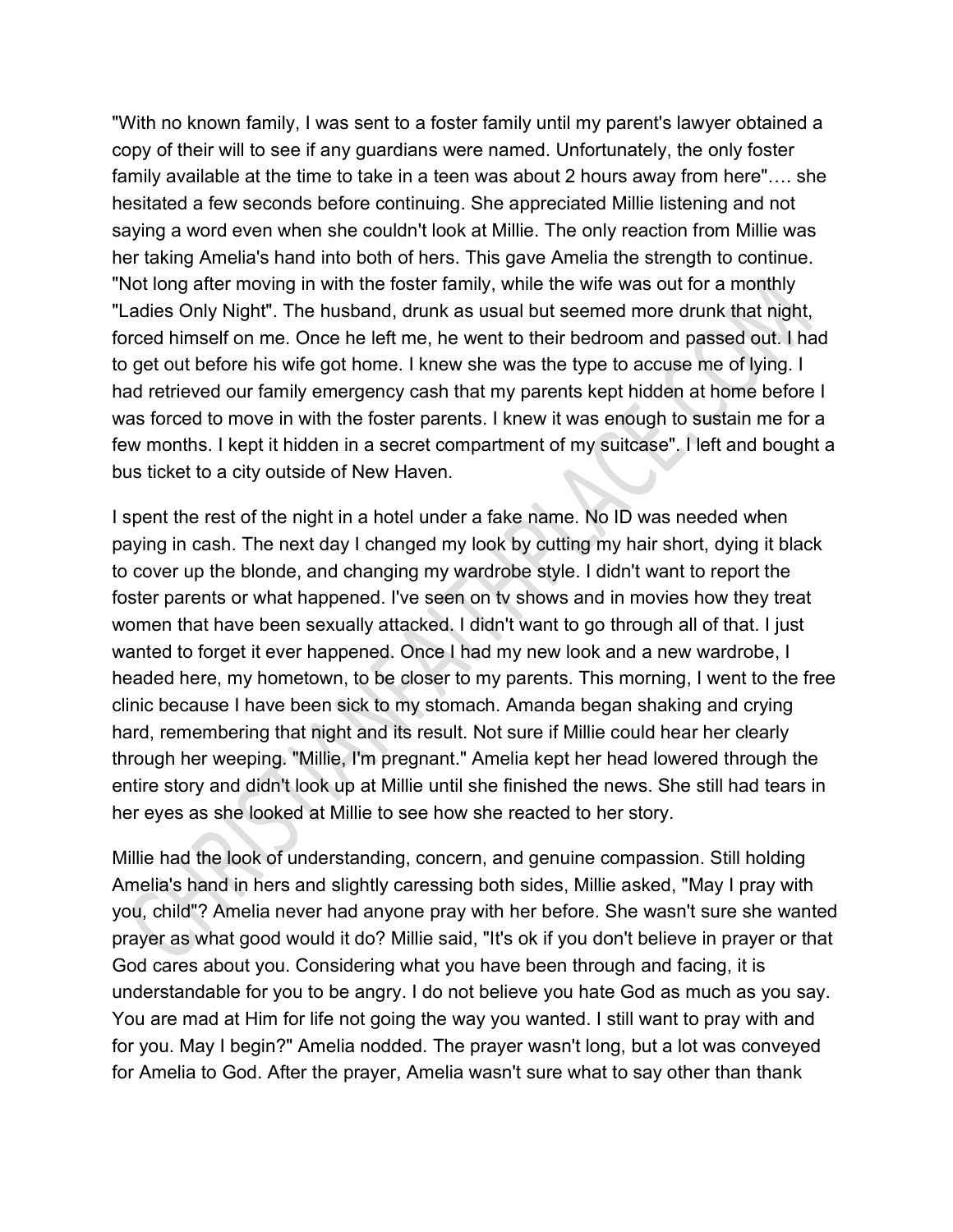you. She did feel calmer. She wasn't sure if it was from the prayer or Millie's presence, or maybe both.

"Now, my child, you have been through an awful lot in a small amount of time. So, it's no wonder your emotions are all over the place. But, trust me, God still loves you, and He is still with you. He has been setting up a new future for you, watch and see!" Millie gave Amelia a wink, smiled, and patted her hand.

"Millie, would you be willing to go to my parent's gravesite with me? I really would like to be with them now. Even though I know they aren't there, it comforts me to be there sometimes" Millie smiled, and her eyes twinkled a bit and said, "That's a lovely idea, and I'd be happy to accompany you."

The cemetery was a good walk away but not far enough for another bus ride. Millie started talking about Jesus. She referred to him as her best friend and talked about Him like he was walking along with them. Amelia found herself wishing she could know Jesus like Millie does. Is He as loving and kind as she and her parents said He is? If so, she didn't feel loved. So Amelia didn't say anything but listened while Millie talked and sang about how much she loved Jesus and how he loved her and everyone.

As they approached the cemetery, Amelia asked if they could sit on the bench closest to her parent's gravesite. She looked at her parent's tombstone from where they sat. Finally, Amelia spoke while still looking at the gravesite. "Millie, how do I make sure I'll see my parents again in heaven? I know they are there. As much as they loved God and tried to teach me to. I'm just not sure I'll join them one day".

Millie looked at Amelia with a smile on her face and a twinkle in her eye. "Your parents have done well planting the seed of God's love in you. You first need to determine if you hate God as much as you say you do or if you're just angry because of your circumstances." Amelia didn't answer. Millie continued to speak, "I've heard you talk about how God hates you because He allowed all these bad things to happen to you, so you hate Him back. Have you once opened your heart up to Jesus and just cried with Him, explaining how hurt and alone you feel? In other words, have you asked Him to comfort you and help you through this?"

"Millie, I'm so ashamed because I know my parents would be disappointed with my attitude towards God. They've shared the story of Christ's crucifixion and how God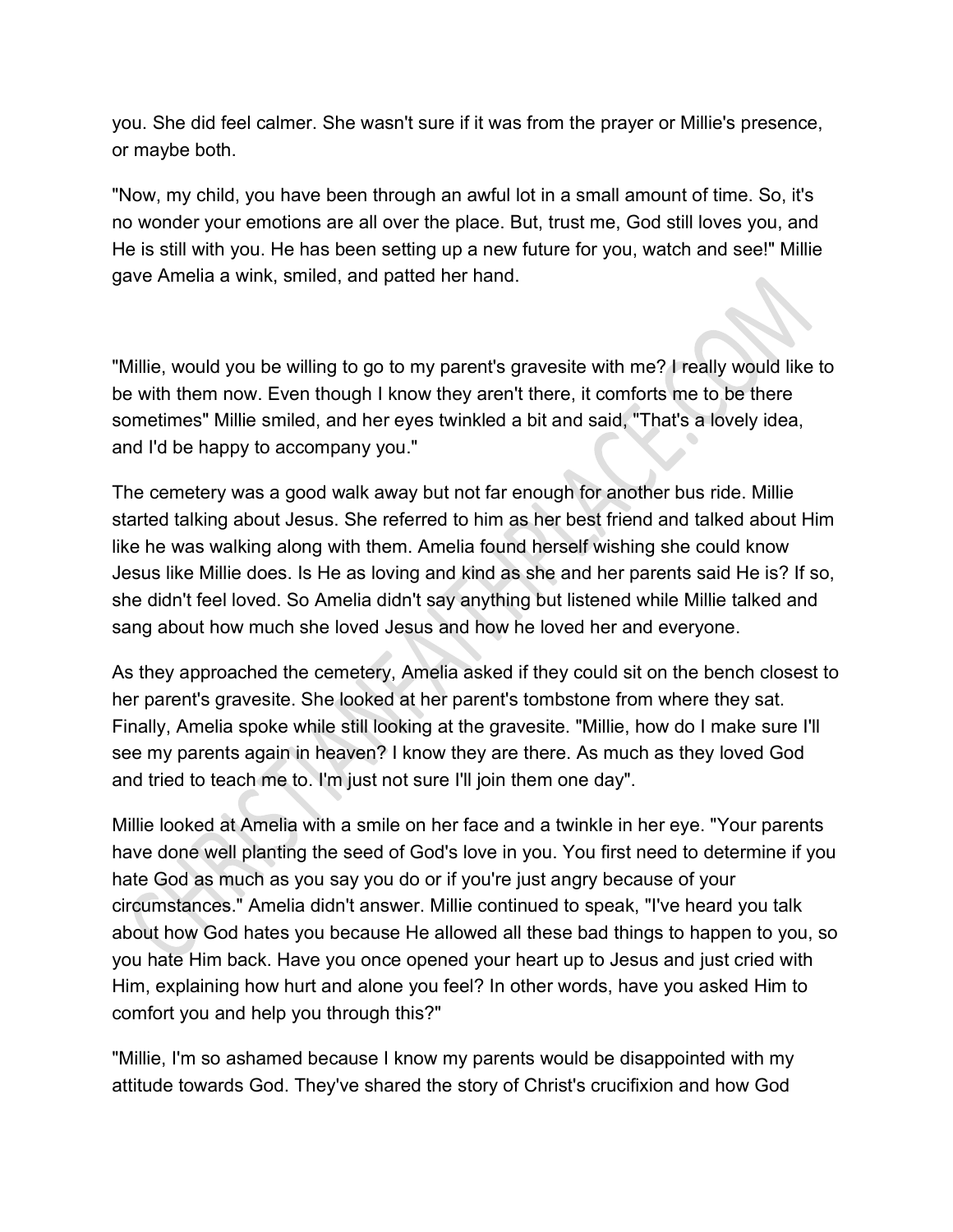loved everyone. He sent His only son to be a sacrifice for our sins. I do believe in God, Millie. I want to love Him. I want Jesus to be my friend like He is yours".

"Amelia, God always gives another chance. You can always start over with God. He is the God of new beginnings."

Amelia started praying, "God, I am sorry I said I hated you. I don't. I am so mad. Help me, God. Help me to love you the way you created me to. I believe in You, and I want a relationship with your son, Jesus. I'm so scared. I can't do this alone, but I know that You can. So, I think I'll let you. I give you my life and my love. In Jesus' Name, amen."

Millie had tears in her eyes. "God bless you, child" Amelia leaned over to hug Millie.

"I think I'll go to talk to my parents now." She stood and noticed a couple standing at her parent's gravesite.

Amelia looked at Millie, "I don't know them. Why would strangers visit my parents?"

"I dunno, but one sure way to find out is to go on over there and introduce yourself as Amelia McKenzie." Amelia was taken aback, "How do you know my last name? I have been using a fake name with everyone I come in contact here, and I never gave you my last name". Millie gave her a wink and said, "I have a friend in an extremely high place. He shares with me what I need to know. Now go on, child. Don't hide from them, and remember God causes all things to work together for good to those who love Him."

Amelia walked up to the couple. "Excuse me, I'm Amelia McKenzie. May I ask how you know my parents?" Both turned around, but the woman spoke first. She was slim and lovely. Long blonde hair like Amelia's used to be and deep brown eyes. Something about her eyes seemed familiar to Amelia. "Mel, is that you? She hugged Amelia tighter than she remembered anyone doing and said, "we've been looking everywhere we could think of for you!" Only one person called her Mel, and that was her nanny years ago. Now she remembered why the eyes are familiar. They used to remind her of puppies' eyes back then. Amelia held her nanny tight and said, "are you really my Annie."

"Yes, dear, it's me."

They both were crying, but this time in relief. Annie was the closest family she ever had, other than her parents. Annie said, "Well, let me look at you." The two separated. "You look a lot different than I thought you would. You still have your father's green eyes and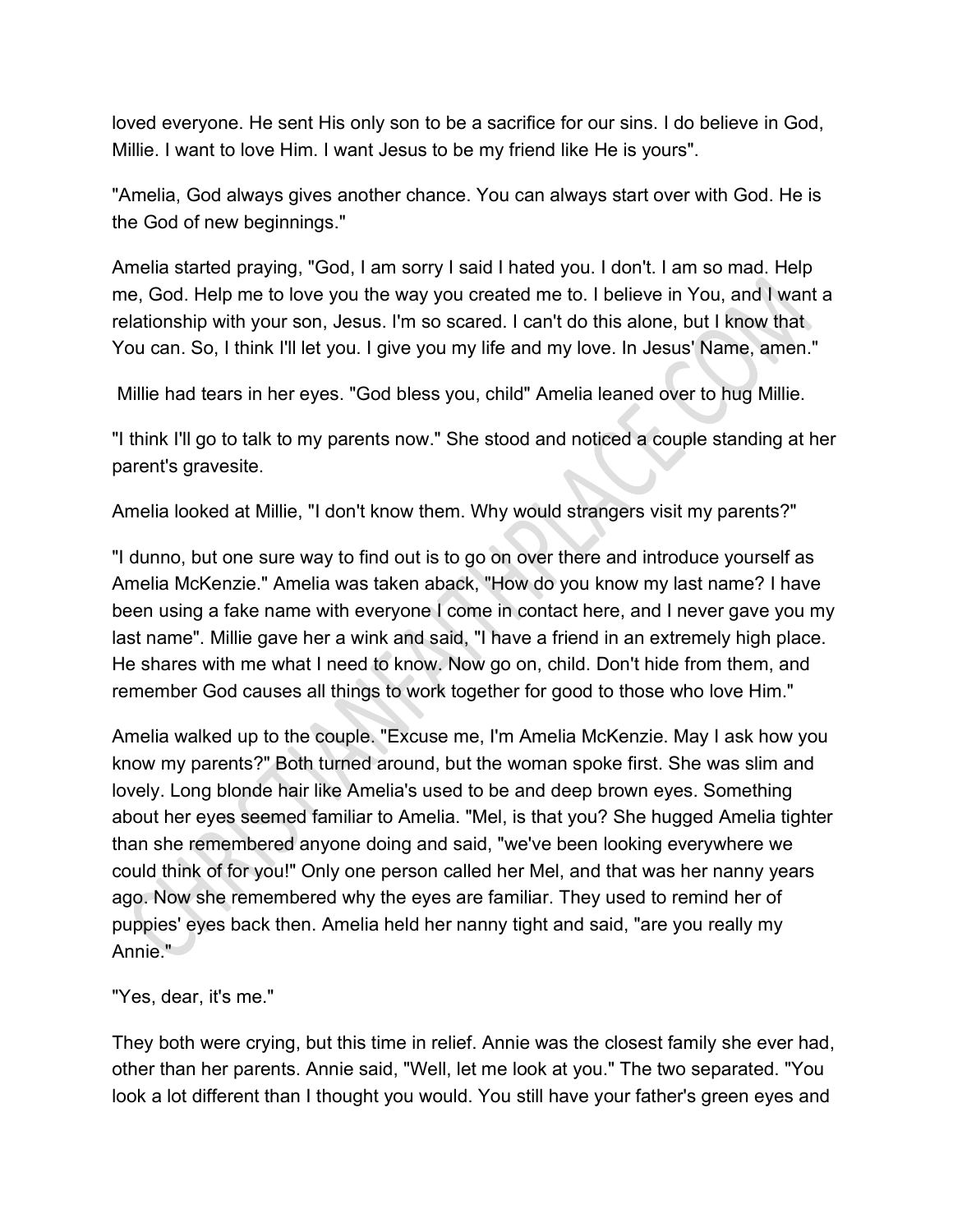your mother's beautiful smile". Amelia told her she would explain her latest look and recent events later. She was drained. The day turned out to be very long, emotional, and exhausting.

Annie introduced the man beside her as her husband, Trey Montgomery. Trey and Amelia said hello to each other, but Amelia didn't give him a chance to shake her hand. Right now, she wasn't comfortable with any man touching her.

She told Annie she'd like for her to meet her new friend Millie. She turned to walk Millie's way, but Millie was gone. "Annie, did you see the lady sitting with me earlier?". Annie said, "No, honey, we only saw you, and I didn't recognize you, or I would have come to you then."

Amelia went to the bench to see if Millie may have left something behind to prove she had been there. She looked over the cemetery to see if Millie was taking a stroll or possibly leaving the graveyard. She knew Millie didn't have enough for Millie to reach any of the exits.

Amelia sat down with confusion and sadness. Annie sat beside her and put her arms around her. "What's wrong, Amelia?"

"Annie, I've spent most of the day with Millie. I just had a light lunch at Coffee Haven with her. She walked with me here. We sat here and talked. She listened while I prayed"

"Amelia, Coffee Haven is closed. There was a family emergency. They won't reopen until next week. Neither Trey nor I saw a woman sitting with you."

Amelia's head was spinning. She wondered if she was going crazy. Is today just a dream? Is Annie even beside her? Suddenly everything went dark. The last thing she heard was Melissa screaming for Trey.

Annie and Trey rushed Amelia to the hospital. They were told Amelia was extremely dehydrated, but they wanted to keep her overnight to run a few more tests and observe. Annie told Trey to go back to the hotel and rest. She wanted to be with Amelia if she woke up during the night.

Annie sat by Amelia's bed in a chair that reclined. She moved it close enough to hold Amelia's hand while she slumped in the chair. She dozed off and was awakened by light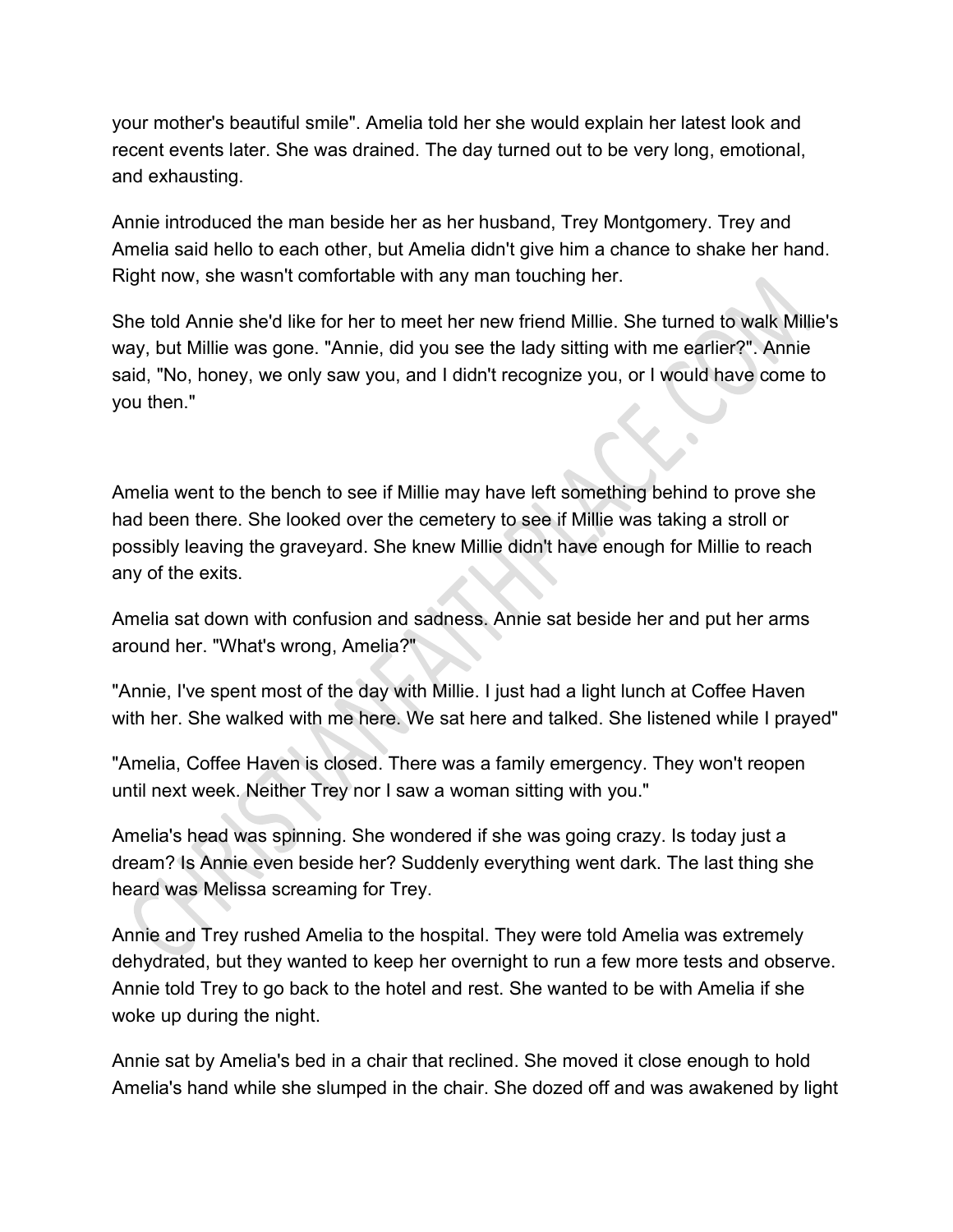humming. A nurse entered the room. She said, "Pardon me, dear, I have a gift someone left for Amelia. You don't need to move; I'll set it here on the windowsill". With her back turned away from Annie, the nurse quietly started singing, "Precious memories, unseen angels. Sent from somewhere to my soul". Then, she stopped singing and turned towards the door. As she walked towards the door, she looked at Annie and said, "your Mel needs your love and support now more than ever. Always remind her Jesus loves her and will never leave her". She then exited the room while humming, "What a Friend We Have in Jesus." Annie quickly got out of her chair. "Wait, who are you? How did you know...". There was no use to continue speaking. It was like the nurse had disappeared. Annie looked out the door right and left, and there was no sign of her or anyone.

The following day Amelia awoke and was glad to see Annie there as she wasn't clear where she was or what happened. Annie was asleep in the chair beside her, turned on her side towards Amelia's bed so she could keep holding Amelia's hand. Amelia squeezed Annie's hand and said, "Good morning in a scratchy voice." Annie sleepily said, "Good morning, Mel. You had a visitor last night. I'm not sure, but I think it was Millie. She left you a gift. Do you want to open it now or later?" Amelia was very curious about the gift, but she preferred waiting until she was out of the hospital.

A few days later, Amelia, Annie, and Trey met with the lawyer, where she learned Annie was named her legal guardian. Amelia was more than pleased as she knew she could trust Annie. Amelia also discovered her parents left a large inheritance held in a trust for her until she turned twenty-five. She would receive a modest monthly allowance until then.

Once everything was settled with the will, the three of them headed to her new home out of state. Amelia would share the news about her pregnancy once they arrived home and settled in. She knew Annie would be compassionate and guide her through this phase of her life. They had to fly back home, and Amelia had put the gift from Millie in her carry-on bag. She pulled it out and unwrapped it. It was a Bible, and inside, Millie had written:

"For I know the plans I have for you," declares the LORD, "plans to prosper you and not to harm you, plans to give you hope and a future. Jeremiah 29:11 God bless you now and always, love in Christ, "M'."